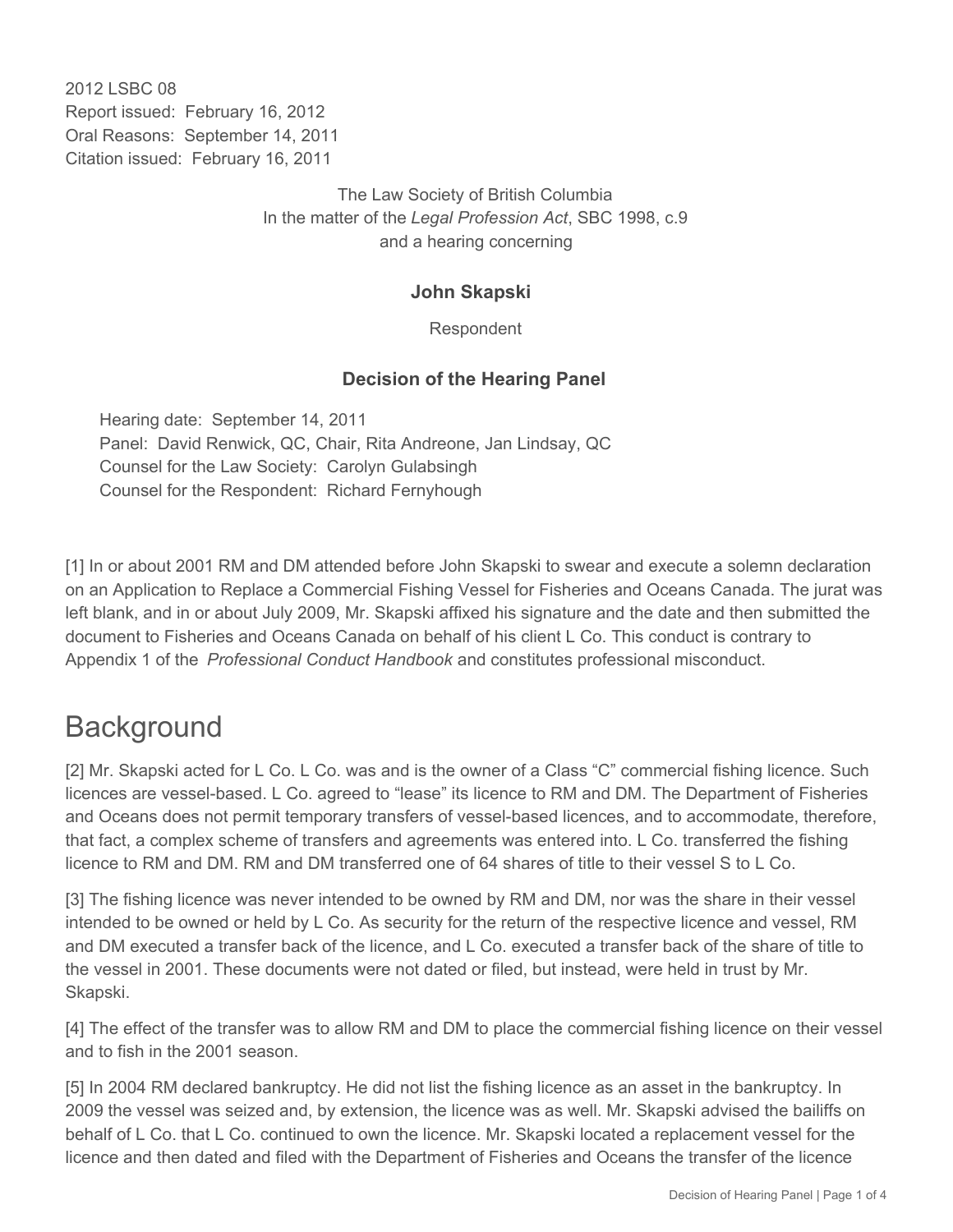which had been executed (but not dated) in 2001.

[6] Mr. Skapski says that this complicated series of transactions was the only way to effect a lease of a commercial fishing licence that he was aware of at the time.

## **DISCUSSION**

[7] The Respondent admits that his conduct in dating and affixing his signature in 2009 to a document solemnly declared before him in 2001, constitutes professional misconduct.

[8] The Respondent admitted that the citation was properly issued and served.

[9] The test for professional misconduct is well established and stated in *Law Society of BC v. Martin*, 2005 LSBC 16 at paragraph [171], as:

… whether the facts as made out disclose a marked departure from the standard expected of a competent solicitor acting in the course of his profession.

[10] In the recent review decision of *Re: Lawyer 10*, 2010 LSBC 02, the review panel further articulated the applicable test for professional misconduct established in *Martin* by stating at paragraph [31] that:

The formulation of the marked departure test developed in *Hops* and *Martin* is complete only if one adds the factor that the conduct must be culpable or blameworthy. Both decisions made findings that the conduct in question was a marked departure from the norm and that the member was culpable.

[11] The jurat on the transfer forms states, "Sworn before me at RICHMOND in the Province of British Columbia this 10th day of July, 2009."

[12] The Respondent admits that the application to replace a commercial fishing vessel was not sworn before him at Richmond on July 10, 2009, but was executed before him some eight years earlier.

[13] Appendix 1, Rule 1 of the *Professional Conduct Handbook* states:

1. A lawyer must not swear an affidavit or take solemn declaration unless the deponent:

(a) is physically present before the lawyer,

(b) acknowledges that he or she is the deponent,

(c) understands or appears to understand the statement contained in the document,

(d) in the case of an affidavit, swears, declares or affirms that the contents of the document are true,

(e) in the case of a solemn declaration, orally states that the deponent makes the solemn declaration conscientiously believing it to be true and knowing that it is of the same legal force and effect as if made under oath, and

(f) signs the document, or if permitted by statue, swears that the signature on the document is that of the deponent.

[footnotes omitted]

[14] This Panel is satisfied that the Respondent did not comply with Appendix 1, Rule 1 of the *Professional Conduct Handbook* and that his failure to do so constitutes professional misconduct.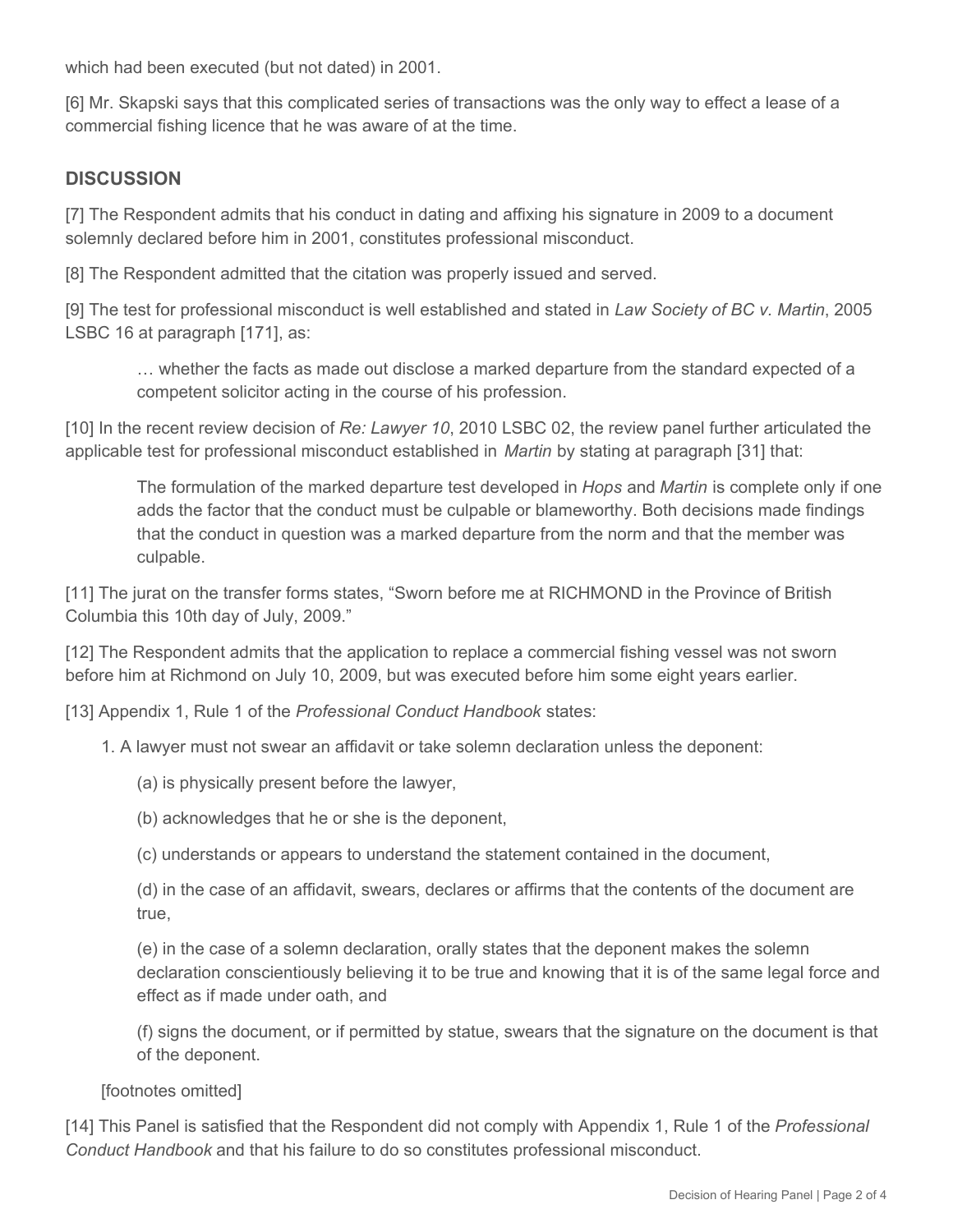# Disciplinary Action

[15] The Marine Agreement re: Title to Vessel and "C" Licence which formed part of the subject "complex scheme" expressly set out at paragraph 9 that a (later) date could be inserted onto the transfer forms:

Upon execution of this Agreement (L Co.) will sign a Bill of Sale transferring (L Co's) one (1) share in the (S) back to (RM and DM). (RM and DM) will execute two "APPLICATION TO REPLACE A COMMERCIAL FISHING VESSEL" forms, for the transfer of the "C" Licence from the (S), with the details of the "Replacing Vessel" left blank. These forms and the Bill of Sale will be held in trust by John Skapski, Lawyer for use pursuant to the terms of this agreement, (RM and DM) authorizes John Skapski to conduct a search of the Ships Registry of the (S), enter the encumbrance details into the License Transfer form and date and notarize same as of the date of such search. Should the Department of Transport or D.F.O. change the above forms, then new forms will be completed and signed by the appropriate party.

[16] RM and DM had agreed to the improper execution of the jurat and suffered no harm.

[17] However, as was noted in *Law Society of BC v. Williams*:

… members of the legal professional play a key role in ensuring the integrity of transfer documents and safeguarding the system from fraud.

…

the submission of documents that are defective in their execution harms the … system by eroding the reliability and authenticity of documents submitted for registration.

[18] As adopted by the panel in *Law Society of BC v. Walters* 2005 LSBC 39 (quoting *Re: Lawyer 3*, 2004 LSBC 27):

[23] Lawyers are put in a special position by virtue of the *Evidence Act* and by virtue of their profession. They are permitted by the *Evidence Act* to complete jurats to enable documents to be submitted into evidence that have the force of evidence under oath.

[24] Lawyers have a duty to scrupulously adhere to the formalities of swearing affidavits because to do otherwise will have grave repercussions. Deponents can escape perjury sanctions. Unreliable affidavits may cause judges and masters to worry about admissibility issues instead of dealing with facts which should be properly before them …

[28] Allowing this conduct to go uncensored would harm the standing of the legal profession. Documentary evidence sworn before lawyers would lose its value if the public and the courts became aware that scrupulous adherence to rules of swearing such documents was not being practised.

[19] In addition to admitting professional misconduct, the Respondent has consented to disciplinary action as follows:

(a) a reprimand; and

(b) costs in the amount of \$2,000 payable by October 31, 2011.

[20] This Panel is prepared to accept the proposed disciplinary action. Unfortunately, these reasons are delivered long after October 31, 2011, and accordingly the Respondent's time to pay costs in the amount of